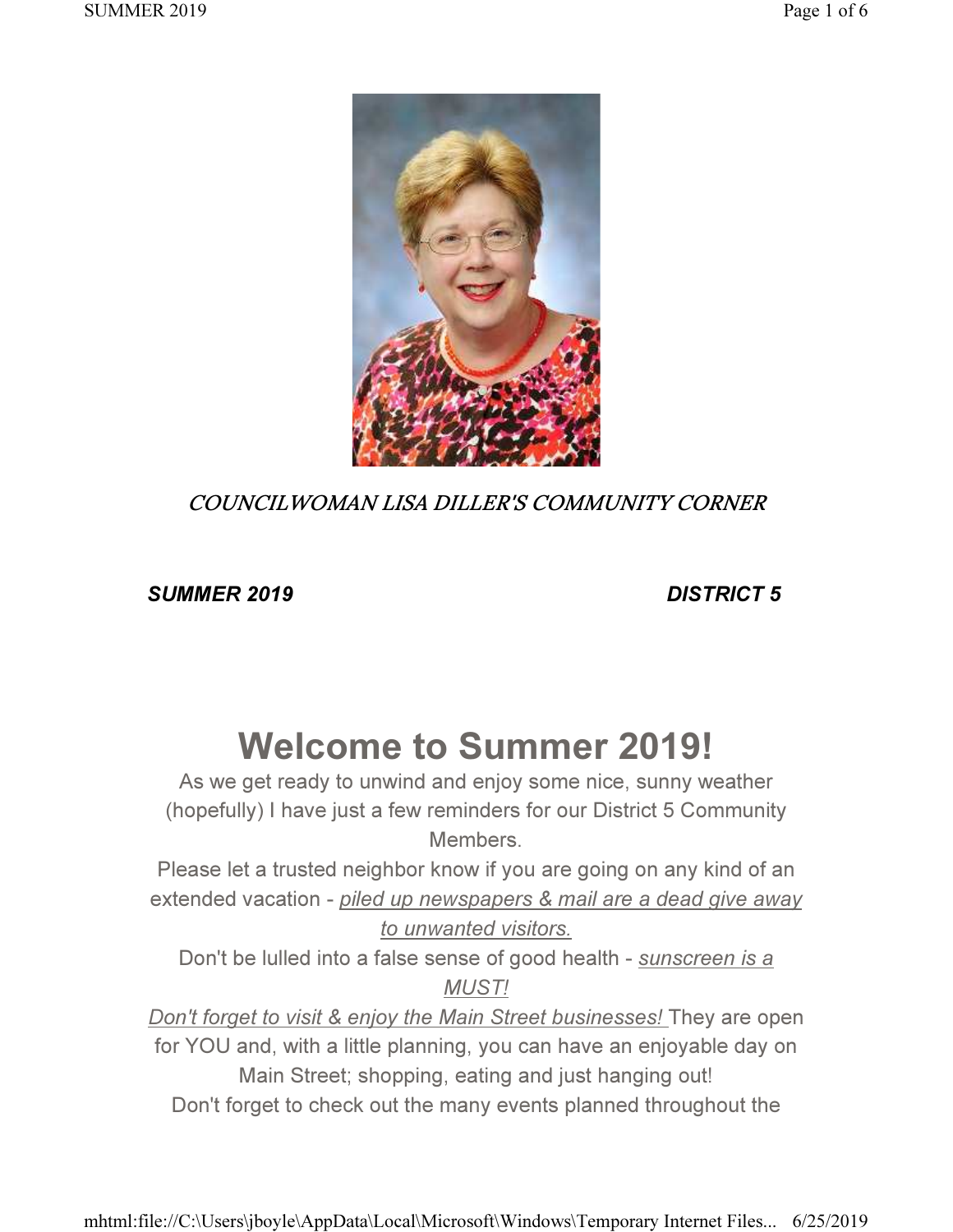summer by The City of Newark and New Castle County. Most Civic and Maintenance groups have taken the summer off and Council will have a brief three week hiatus in August (starting back up August 27th) so I wish all of District 5 a safe, healthy & happy summer of 2019! Councilwoman Lisa Diller

#### NCC COUNCIL MEMBERS TACKETT AND DILLER ASSIST IN FUNDING PROGRAM THAT HELPS SENIOR CITIZENS

Wilmington, DE....This evening an ordinance was adopted to provide additional funding to a program that assists senior citizens in need of home repairs.

This ordinance transferred a total of \$11,400 from the Council Grant Accounts of Councilwom: Lisa Diller (\$4600) and Councilman David Tackett (\$6800) to the Senior Home Repair Grant Program.

The Senior Home Repair Grant Program is designed to assist eligible homeowners who need small repairs to their homes. The program addresses minor home repairs that focus on health, safety, and security conditions of the home. Funding available for eligible households is between \$500 and \$2,500. This program is available to income eligible senior residents who live outside the Wilmington and Newark city limits.

Councilman Tackett stated, "Our senior citizens have spent most of their lives working hard and performing activities that have made our community one of the best places to live. I am happy that I found this opportunity to help the senior citizens that have helpe so many over the years."

Councilwoman Diller stated, "There are a number of our senior citizens that sometimes need that little extra break to make their lives more livable. I am happy to help fund a program that will provide that break to these citizens that have given so much to our community in one way or another during the years".

For more information on the Senior Home Repair Grant Program call (302) 395-5618.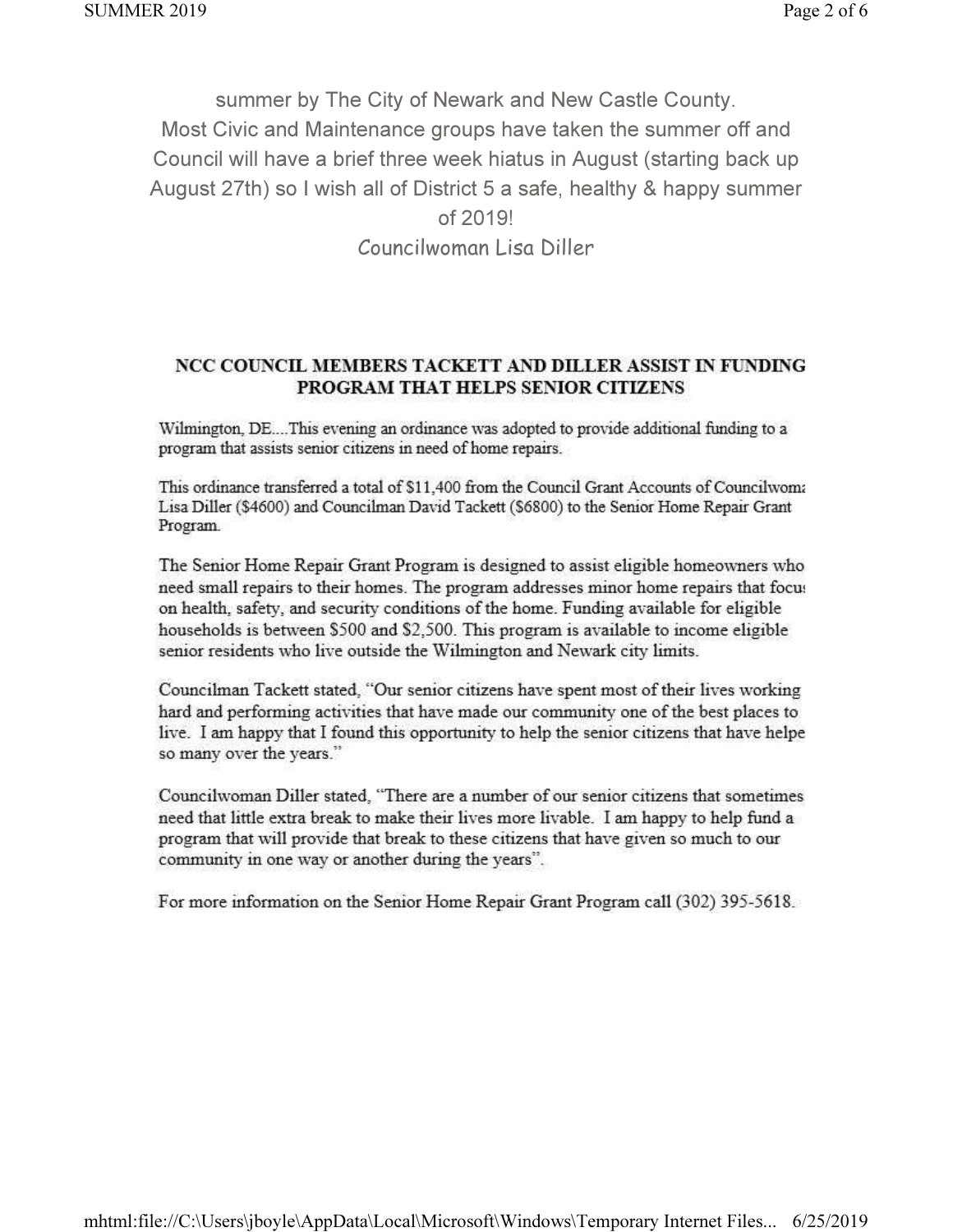

Enjoy the nice weather and be a on the look out for any suspicious activity in your community! See Something - Say Something!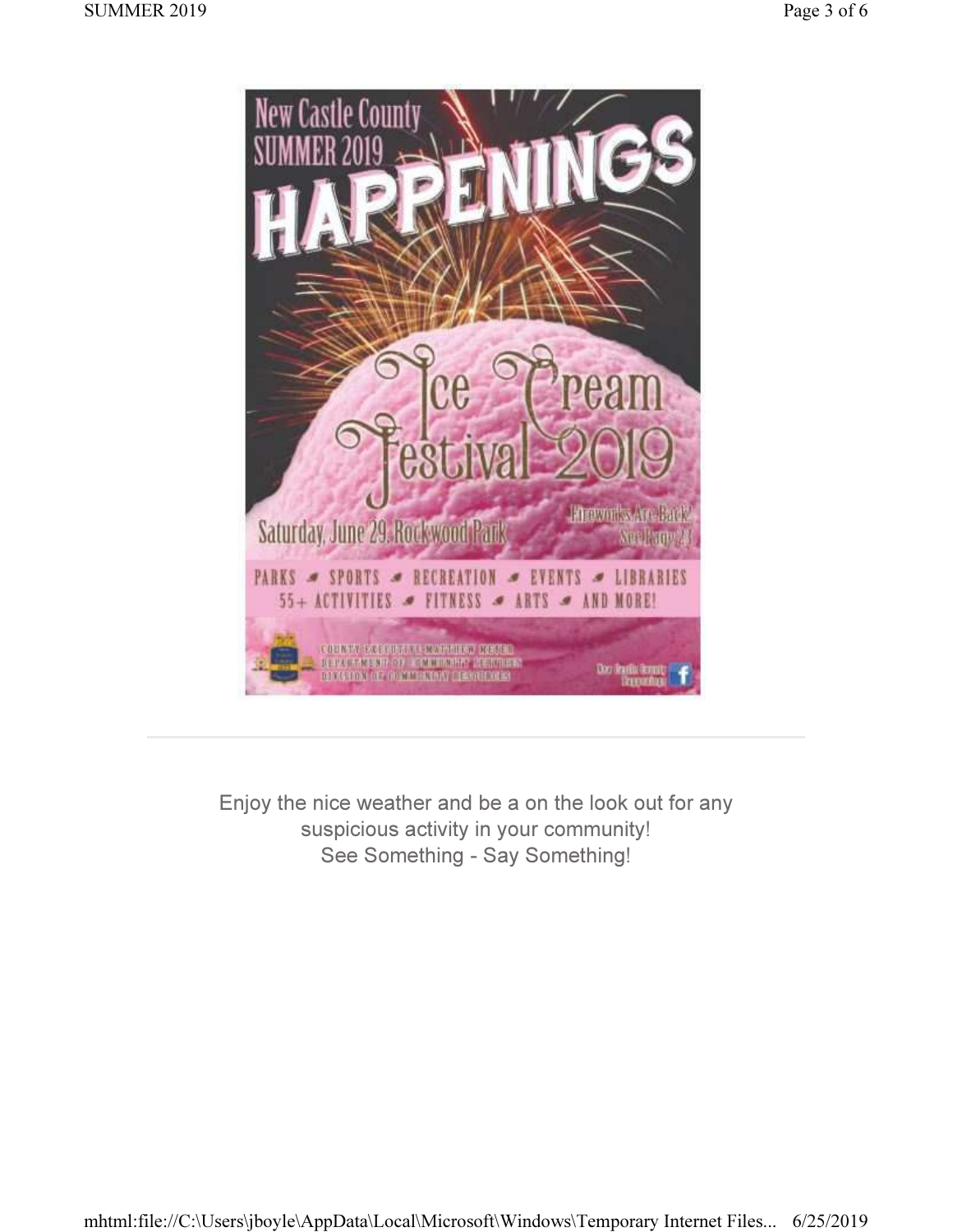

Have you met my new Legislative Aide? No? Well, meet Marylee Murphy Dichiaro! A native Delawarean, mom of two fabulous boys, graduate of Newark High School and the University of Delaware! Marylee came to the 5th District office this past February and has been enjoying getting her "footing" and attempting to answer all incoming questions in a timely manner. Need to get a hold of Marylee? You can reach her at Phone # 302 - 395 - 8365 or by email: Marylee.MurphyDichiaro@newcastlede.gov.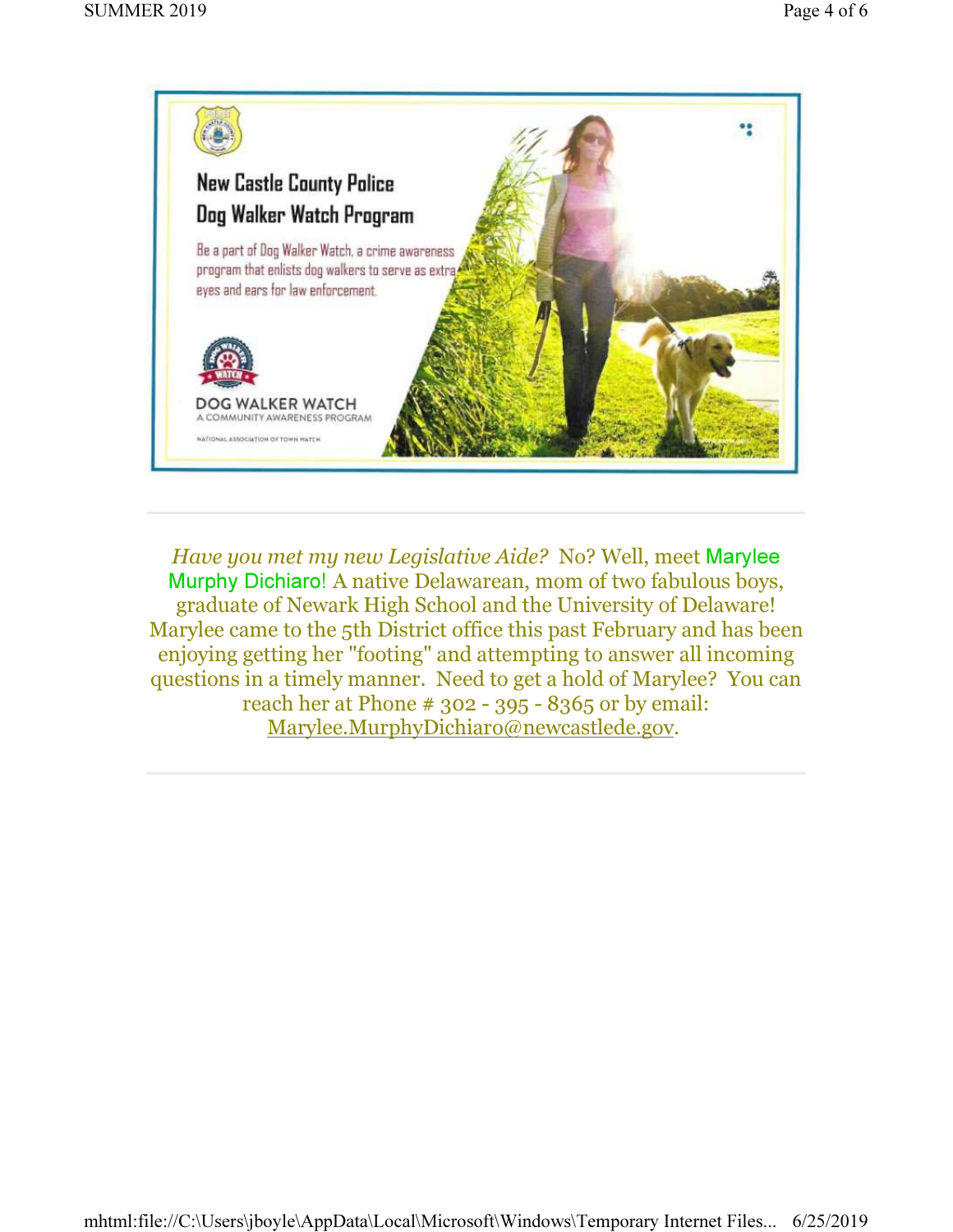